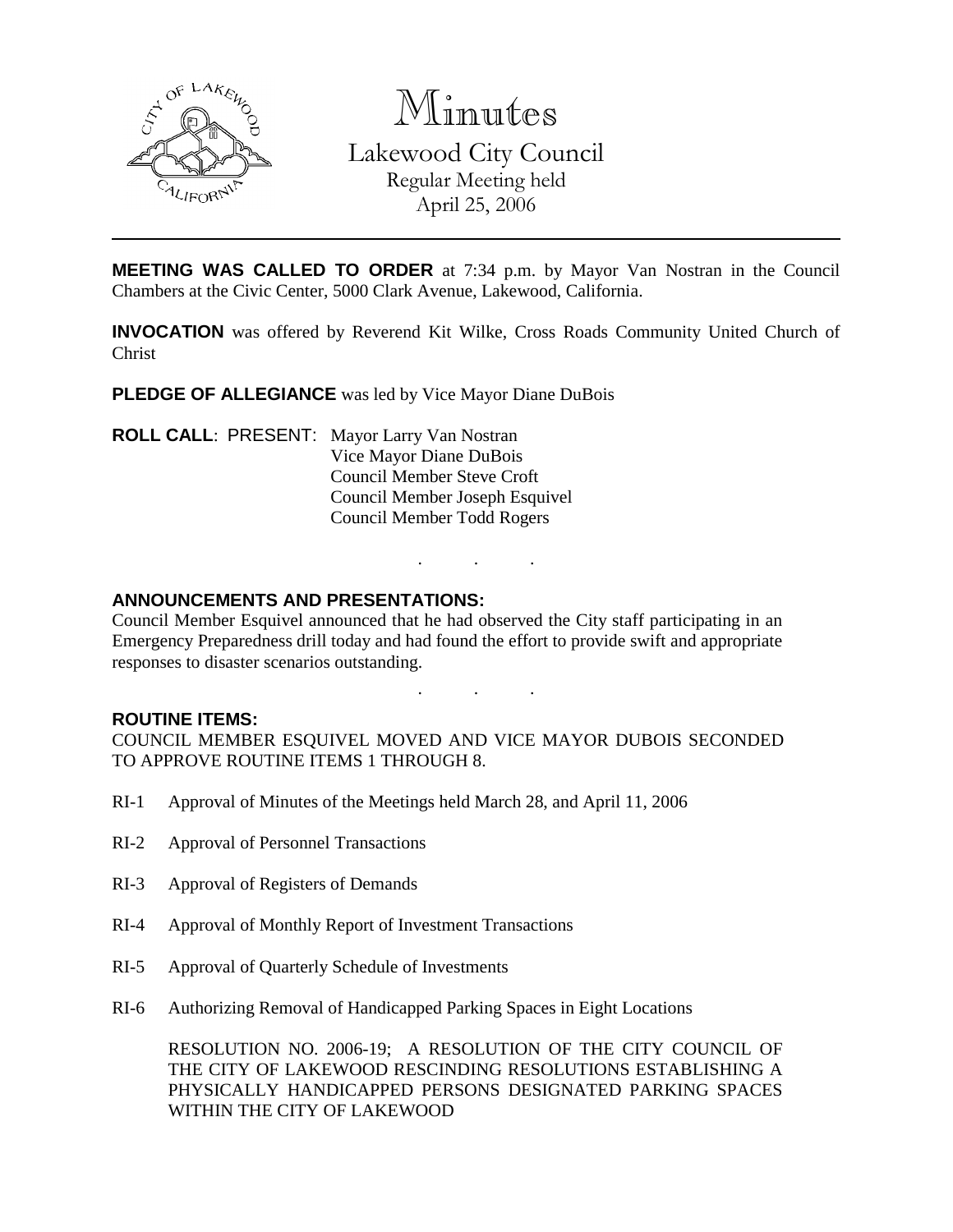#### **ROUTINE ITEMS:** Continued

- RI-7 Approval of Amendment to Agreement for Architectural Services for Centre Waterproofing
- RI-8 Acceptance of Notice of Completion for Public Works Contract No. -05-14, Sheriff's Station Expansion - Phase 1, Asbestos Abatement; A&V Contractors, Inc.

UPON ROLL CALL VOTE, THE MOTION WAS APPROVED:

AYES: COUNCIL MEMBERS: Esquivel, DuBois, Rogers, Croft and Van Nostran NAYS: COUNCIL MEMBERS: None

# **3.1 • AUTHORIZATION TO PROCEED WITH SOLE SOURCE PURCHASE, SHERIFF STATION EXPANSION PROJECT**

. . .

Public Works Director Lisa Rapp displayed slides and gave a presentation based on the memo contained in the agenda. She reviewed the construction activity on the Sheriff Station project to date, which included demolition, excavation, grading and utility lines. She reported that a furniture system had been identified as best meeting the needs of the Station for durability, component options and design flexibility, but was only available through an authorized dealer for the manufacturer, Steelcase, Inc. However, the City was eligible to piggyback onto the pricing secured under a competitively solicited bid through a U.S. Communities Purchasing agreement. The recommendation of staff was that the City Council authorize staff to issue a purchase order to design, provide, and install furniture and related services for the Lakewood Sheriff Station project to Steelcase, Inc./Tangram Interiors based on U.S. Communities Contract No. RQ01-411313-16E, as amended, with Vendor No. B38- 0819050-01, in an amount not to exceed \$900,000.

Mayor Van Nostran inquired if there had been many unexpected developments experienced during the demolition phase of the project. Ms. Rapp responded by stating that although there were inevitably unforeseen problems with a large project such as the station, everything, to date, had been successfully resolved. She also advised the Mayor that rain had delayed the project by 18 days, but that the contractor was taking every possible opportunity to make up for that lost time.

VICE MAYOR DUBOIS MOVED AND COUNCIL MEMBER CROFT SECONDED TO APPROVE STAFF'S RECOMMENDATION. UPON ROLL CALL VOTE, THE MOTION WAS APPROVED:

AYES: COUNCIL MEMBERS: Esquivel, DuBois, Rogers, Croft and Van Nostran NAYS: COUNCIL MEMBERS: None

. . .